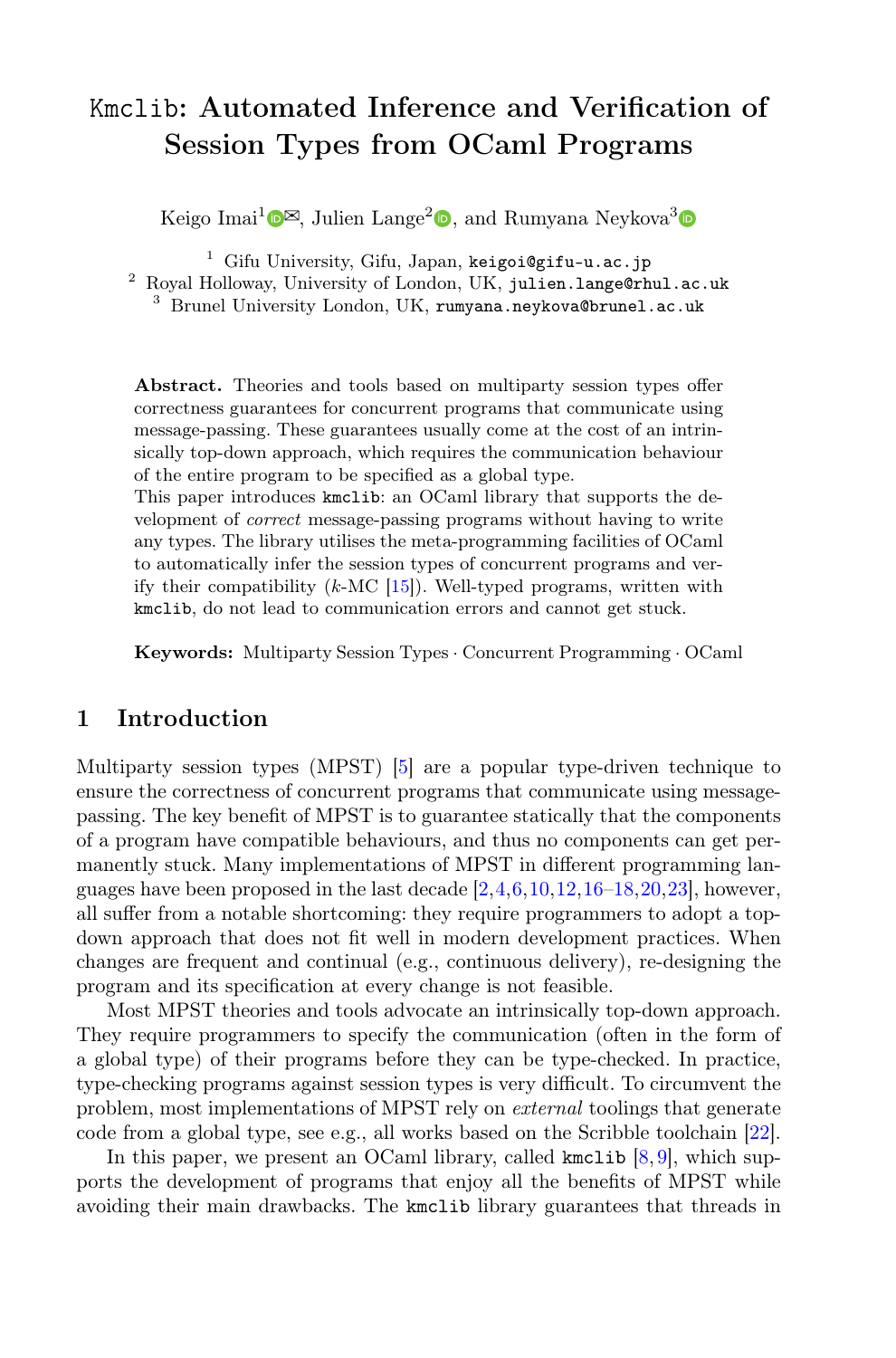<span id="page-1-0"></span>

Fig. 1: Workflow of the kmclib library (the PPX plugin is the shaded box).

well-typed programs will not get stuck. The library also enables *bottom-up devel*opment: programmers write message-passing programs in a natural way, without having to write session types. Our library is built on top of *Multicore OCaml* [\[21\]](#page-7-6) that offers highly scalable and efficient concurrent programming, but does not provide any static guarantees wrt. concurrency.

Figure [1](#page-1-0) gives an overview of kmclib. Its implementation combines the power of the type-aware macro system of OCaml (Typed PPX) with two recent advances in the session types area: an encoding of MPST in OCaml (channel vector types  $[10]$  and a session type compatibility checker  $(k$ -MC checker  $[15]$ . To our knowledge, this is the first implementation of type inference for MPST and the first integration of compatibility checking in a programming language.

The kmclib library [\[8,](#page-6-6)[9\]](#page-6-7) offers several advantages compared to earlier MPST implementations. (1) It is *flexible*: programmers can implement communication patterns (e.g., fire-and-forget patterns [\[15\]](#page-7-0)) that are not expressible in the synchrony-oriented syntax of global types.  $(2)$  It is *lightweight* as it piggybacks on OCaml's type system to check and infer session types, hence lifting the burden of writing session types off the programmers. (3) It is user-friendly thanks to its integration in Visual Studio Code, where compatibility violations are mapped to precise locations in the code. (4) It is well-integrated into the natural editcompile-run cycle. Although compatibility is checked by an external tool, this step is embedded as a compilation step and thus hidden from the user.

#### 2 Safe Concurrent Programming in Multicore OCaml

We give an overview of the features and usage of kmclib using the program in Figure [2](#page-2-0) (top) which calculates Fibonacci numbers. The program consists of three concurrent *threads* (user, master, and worker) that interact using pointto-point message-passing. Initially, the user thread sends a request to the master to start the calculation, then waits for the master to return a work-in-progress message, or the final result. After receiving the result, the user sends back a stop message. Upon receiving a new request, the master splits the initial computation in two and sends two tasks to a worker. For each task that the worker receives, it replies with a result. The master and worker threads are recursive and terminate only upon receiving a stop message.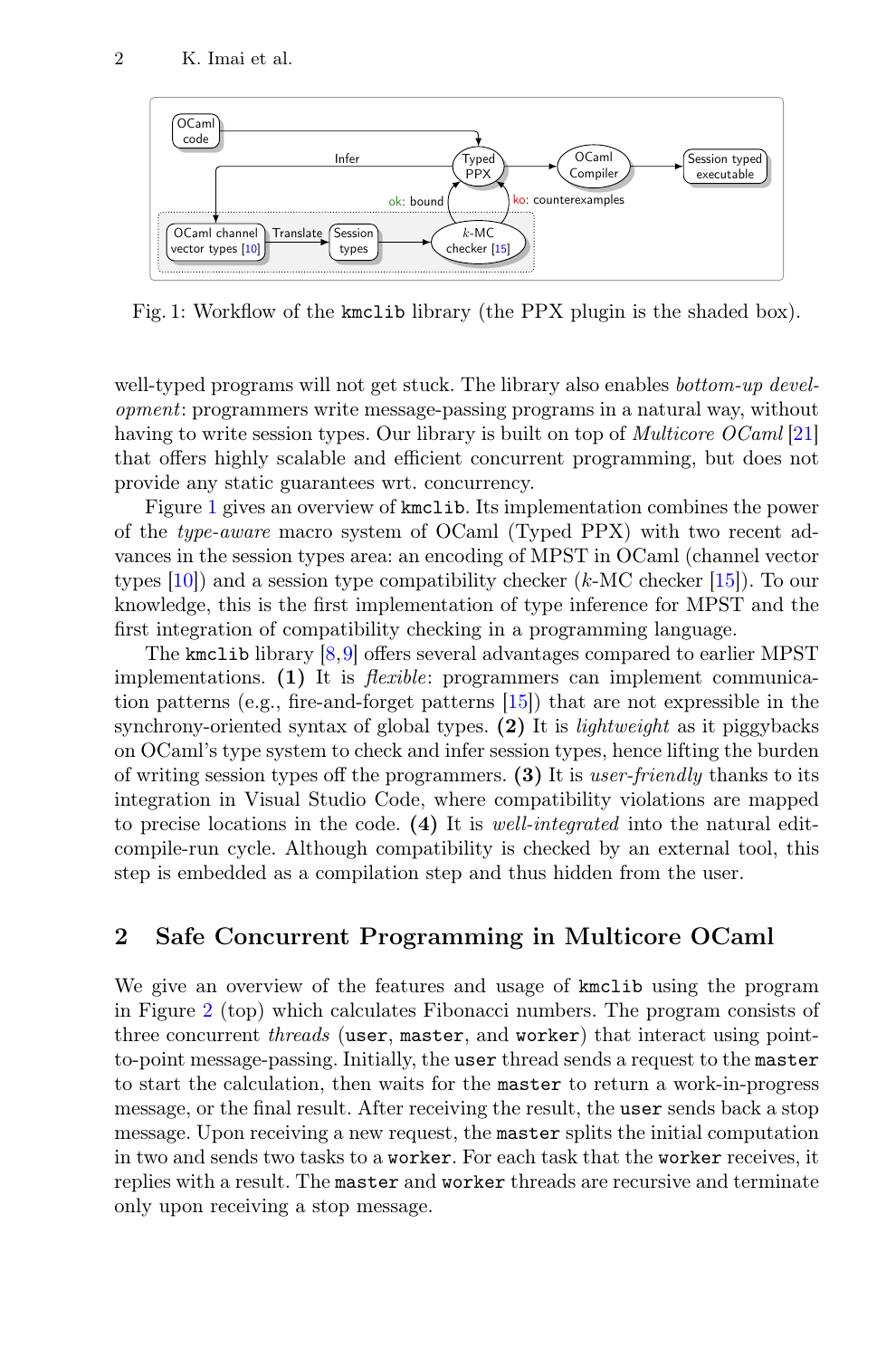<span id="page-2-18"></span><span id="page-2-17"></span><span id="page-2-16"></span><span id="page-2-15"></span><span id="page-2-11"></span><span id="page-2-10"></span><span id="page-2-9"></span><span id="page-2-8"></span><span id="page-2-6"></span><span id="page-2-2"></span><span id="page-2-1"></span><span id="page-2-0"></span>

<span id="page-2-14"></span><span id="page-2-13"></span><span id="page-2-12"></span><span id="page-2-7"></span><span id="page-2-5"></span><span id="page-2-4"></span><span id="page-2-3"></span>

Fig. 2: Example of kmclib program (top) and inferred session types (bottom).

Figure [2](#page-2-0) (bottom) gives a session type for each thread, i.e., the behaviour of each thread wrt. communication. For clarity we represent session types as a communicating finite state machines (CFSM [\[1\]](#page-6-8)), where ! (resp. ?) denotes sending (resp. receiving). For example,  $um!compute$  means that the user is sending to the master a message compute, while um?compute says that the master receives compute from the user. Our library infers these CFSM representations from the OCaml code, in Figure [2](#page-2-0) (top), and verifies statically that the three threads are compatible, hence no thread can get stuck due to communication errors. If compatibility cannot be guaranteed, the compiler reports the kind of violations (i.e., *progress* or *eventual reception* error) and their locations in the code. Figure  $3$ shows how such semantic errors are reported visually in Visual Studio Code.

Albeit simple, the common communication pattern used in Figure [2](#page-2-0) cannot be expressed as a global type, and thus cannot be implemented in previous MPST implementations. Concretely, global types cannot express the intrinsically asynchronous interactions between the master and worker threads (i.e., the master may send a second task message, while the worker sends a result).

Programming with kmclib. To enable safe message-passing programs, kmclib provides two communication primitives, send and receive, and two primitives for channel creation (KMC and %kmc.gen). Our library supports all the features of traditional MPST implementations and have similar limitations (fixed number of participant, no delegation, etc). We only give a user-oriented description of these primitives here (see [\[7,](#page-6-9) §A] for an overview of their implementations).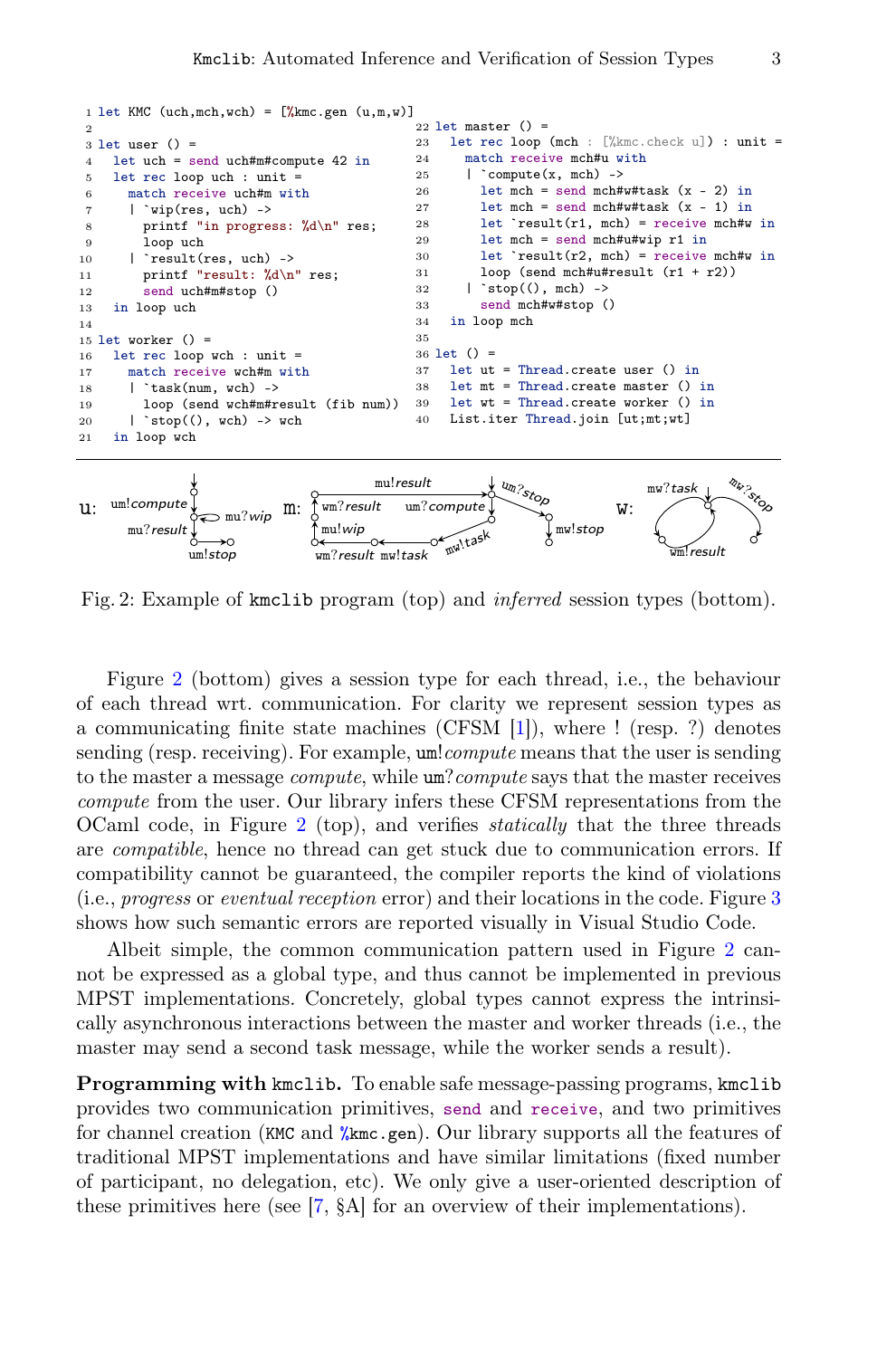<span id="page-3-0"></span>

Fig. 3: Examples of type errors: progress (left) and eventual reception (right).

The crux of kmclib is the session channel creation:  $\left[\frac{\partial f}{\partial x}\right]$  (u,m,w) at Line [1.](#page-2-1) This primitive takes a tuple of *role names* as argument (i.e.,  $(u, m, w)$ ) and returns a tuple of communication channels, which are bound to (uch,mch,wch). These channels will be used by the threads implementing roles user (Lines [3-](#page-2-2) [13\)](#page-2-3), worker (Lines [15-](#page-2-4)[21\)](#page-2-5), and master (Lines [22-](#page-2-6)[34\)](#page-2-7). Channels are implemented using concurrent queues from Multicore OCaml (Domainslib.Chan.t) but other underlying transports can easily be provided.

Threads send and receive messages over these channels using the communication primitives provided by kmclib. The send primitive requires three arguments: a channel, a destination role, and a message. For instance, the user sends a request to the master with send uch#m#compute 20 where uch is the user's communication channel, m indicates the destination, and compute 20 is the message (consisting of a label and a payload). Observe that a sending operation returns a new channel which is to be used in the continuation of the interactions, e.g., uch bound at Line [4,](#page-2-8) which must be used linearly (see [\[7\]](#page-6-9) for details). Receiving messages works in a similar way to sending messages, e.g., see Line [6](#page-2-9) where the user waits for a message from the master with receive uch#m. We use OCaml's pattern matching to match messages against their labels and bind the payload and continuation channel. See, e.g., Lines [7-](#page-2-10)[10](#page-2-11) where the user expects either a wip or result message. The receive primitive returns the payload res and a new communication channel uch.

New thread instances are spawned in the usual way; see Lines [36-](#page-2-12)[39.](#page-2-13) The code at Line [40](#page-2-14) waits for them to terminate.

Compatibility and error reporting. While the code in Figure [2](#page-2-0) may appear unremarkable, it hides a substantial machinery that guarantees that, if a program type-checks, then its constituent threads are safe, i.e., no thread gets permanently stuck and all messages that are sent are eventually received. This property is ensured by kmclib using OCaml's type inference and PPX plugins to infer a session type from each thread then check whether these session types are k-multiparty compatible  $(k-MC)$  [\[15\]](#page-7-0).

If a system of session types is  $k$ -MC, then it is safe [\[15,](#page-7-0) Theorem 1], i.e., it has the *progress* property (no role gets permanently stuck in a receiving state) and the *eventual reception* property (all sent messages are eventually received). Checking k-MC notably involves checking that all their executions (where each channel contains at most k messages) satisfy progress and eventual reception.

The k-MC-checker [\[15\]](#page-7-0) performs a bounded verification to discover the *least* k for which a system is k-MC, up-to a specified upper bound  $N$ . In the kmclib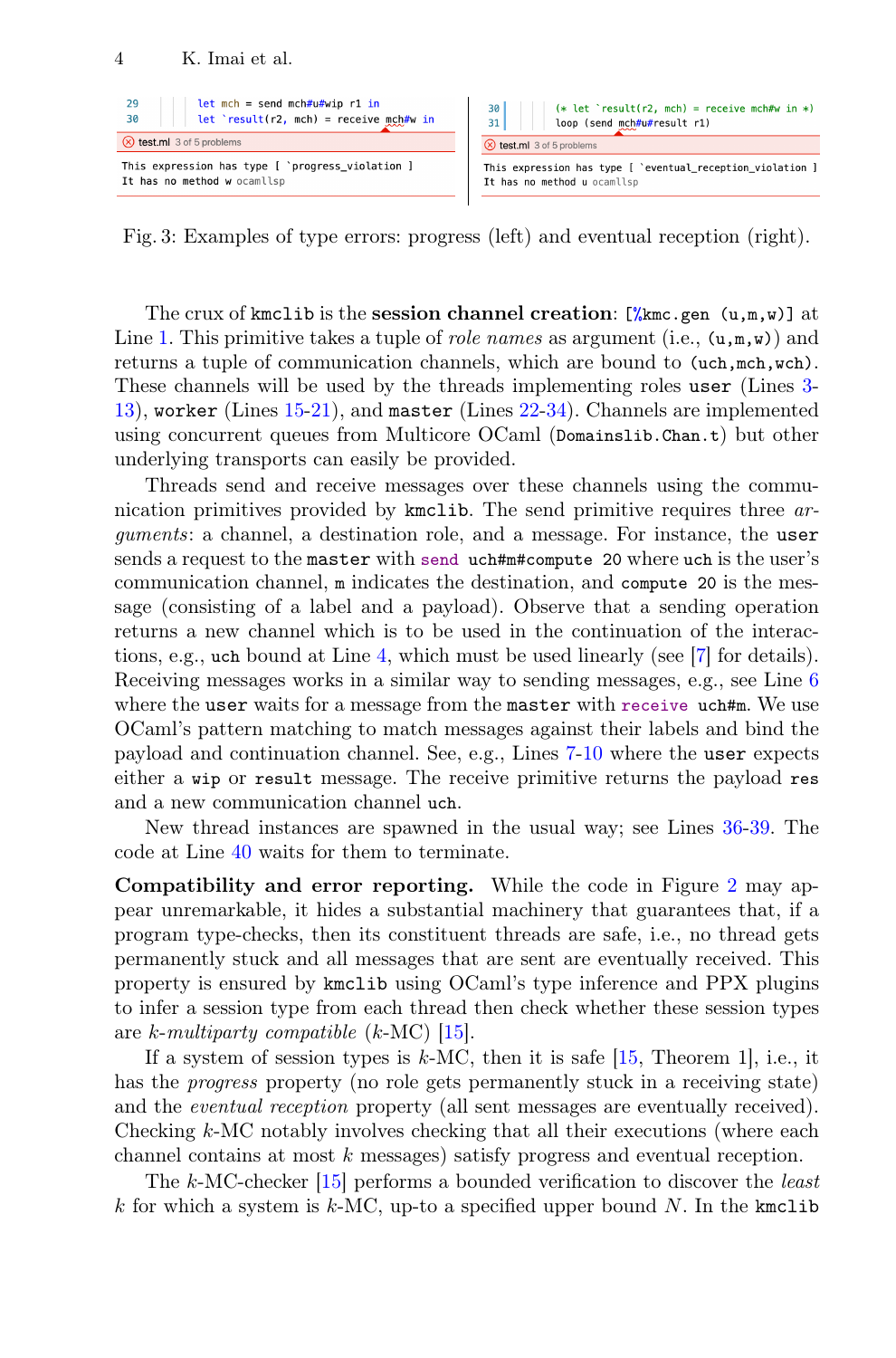```
(1) Read the AST
                     (2) Call the typechecker & Extract the type
                              a.
let (uch, mch, wch) = \frac{K}{mch}. gen fib (u, m, w)<m: <compute: …> >
                                         \overline{\mathbf{r}}* <u: [`compute of …] >
        (Type inference propagates)
  …
                                                     * <m: [`task of …] >
                                         (4, 5)send uch#m#compute ...
                                    Instrumentation
                                                       (3) Translate & Invoke verifier
match receive mch#u with `compute ...
                                                      u: m!compute<int>;...
                                                      m: u?compute<int>;…
match receive wch#m with `task ...
                                                      w: m?task<int>:…
```
Fig. 4: Inference of session types from OCaml code.

API, this bound can be optionally specified with  $\frac{N_{\text{km}}}{N_{\text{km}}}$  roles  $\degree$  bound: N]. The k-MC-checker emits an error if the bound is insufficient to guarantee safety.

The  $\chi_{\text{kmc.gen}}(u,m,w)$  primitive also feeds the results of k-MC checking back to the code. If the inferred session types are  $k$ -MC, then channels for roles u, m and w can be generated, otherwise a type error is raised. We have modified the k-MC-checker to return counterexample traces when the verification fails. This helps give actionable feedback to the programmer, as counterexample traces are translated to OCaml types and inserted at the hole corresponding to [%kmc.gen]. This has the effect of reporting the precise location of the errors.

To report errors in a function parameter, we provide an optional macro for types: [%kmc.check rolename] (see faded code in Line [23\)](#page-2-15). Figure [3](#page-3-0) shows examples of such error reports. The left-hand-side shows the reported error when Line [26](#page-2-16) is commented out, i.e., the master sends one task, but expects two result messages; hence progress is violated since the master gets stuck at Line [30.](#page-2-17) The right-hand-side shows the reported error when Line [30](#page-2-17) is commented out. In this case, variable mch in Line [31](#page-2-18) (master) is highlighted because the master fails to consume a message from channel mch.

#### 3 Inference of Session Types in kmclib

The kmclib API. The kmclib primitives allow the vanilla OCaml typechecker to infer the session structure of a program, while simultaneously providing a userfriendly communication API for the programmer. To enable inference of session types from concurrent programs, we leverage OCaml's structural typing and row polymorphism. In particular, we reuse the encoding from [\[10\]](#page-6-4) where input and output session types are encoded as polymorphic variants and objects in OCaml. In contrast to [\[10\]](#page-6-4) which relies on programmers writing global types prior to typechecking, kmclib infers and verifies local session types automatically, without requiring any additional type or annotation.

Typed PPX Rewriter. To extract and verify session types from a piece of OCaml code, the kmclib library makes use of OCaml PreProcessor eXtensions (PPX) plugins which provide a powerful meta-programming facility. PPX plugins are invoked during the compilation process to manipulate or translate the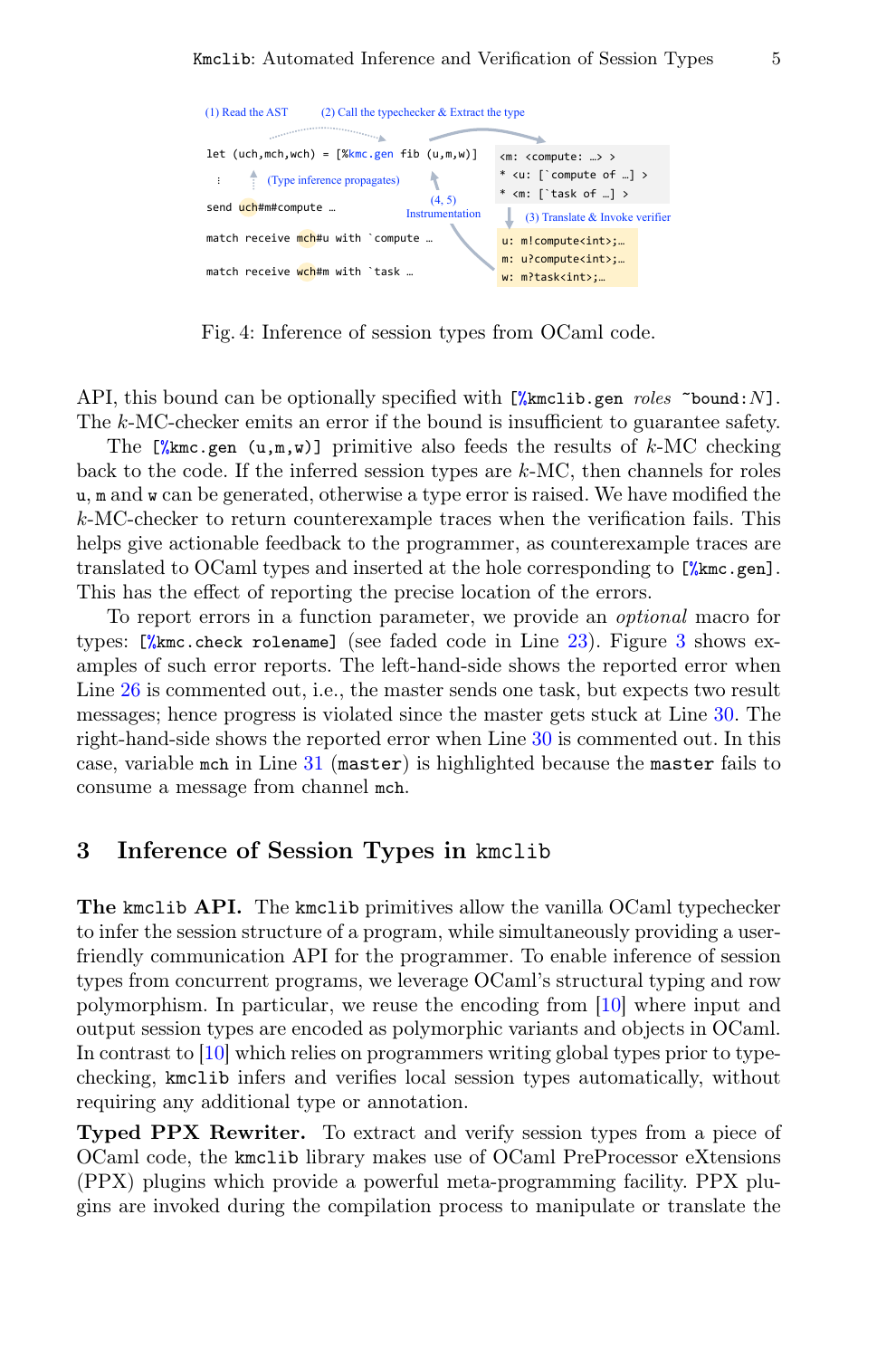abstract syntax tree (AST) of the program. This is often used to insert additional definitions, e.g., pretty-printers, at compile-time.

A key novelty of kmclib is the combination of PPX with a form of typeaware translation, whereas most PPX plugins typically perform purely syntactic (type-unaware) translations. Figure [4](#page-4-0) shows the workflow of the PPX rewriter, overlayed on code snippets from Figure [2.](#page-2-0) The inference works as follows.

(1) The plugin reads the AST of the program code to replace the [%kmc.gen] primitive with a hole, which can have any type.

(2) The plugin invokes the typechecker to get the typed AST of the program. In this way, the type of the hole is inferred to be a tuple of channel object types whose structure is derived from their usages (i.e.,  $mch#u#compute$ ).

To enable this propagation, we introduce the idiom "let  $(KMC \ldots) = \ldots$ " which enforces the type of the hole to be monomorphic. Otherwise, the type would be too general and this would spoil the type propagation, see [\[7,](#page-6-9) § B].

(3) The inferred type is translated to a system of (local) session types, which are passed to the k-MC-checker.

(4) If the system is  $k$ -MC, then it is safe and the plugin *instruments* the code to allocate a fresh channel tuple (i.e., concurrent queues) at the hole.

(5) Otherwise, the k-MC-checker returns a violation trace which is translated back to an OCaml type and inserted at the hole, to report a more precise error.

The translation is limited inside the [%kmc.gen] expression, retaining a clear correspondence between the original and translated code. It can be understood as a form of ad hoc polymorphism reminiscent of type classes in Haskell. Like the Haskell typechecker verifies whether a type belongs to a class or not, the kmclib verifies whether the set of session types belongs to the class of  $k$ -MC systems.

## 4 Conclusion

We have developed a practical library for safe message-passing programming. The library enables developers to program and verify arbitrary communication patterns without the need for type annotations or user-operated external tools. Our automated verification approach can be applied to other general-purpose programming languages. Indeed it mainly relies on two ingredients: static structural typing and metaprogramming facilities. Both are available, with a varying degree of support, in, e.g., Scala, Haskell, TypeScript, and F#.

Our work is reminiscent of automated software model checking which has a long history (see [\[11\]](#page-6-10) for a survey). There are few works on inference and verification of behavioural types, i.e., [\[3,](#page-6-11) [13,](#page-6-12) [14,](#page-6-13) [19\]](#page-7-7). However, Perera et al. [\[19\]](#page-7-7) only present a prototype research language, while Lange et al. [\[3,](#page-6-11)[13,](#page-6-12)[14\]](#page-6-13) propose verification procedures for Go programs that rely on external tools which are not integrated with the language nor its type system. To our knowledge, ours is the first implementation of type inference for MPST and the first integration of session types compatibility checking within a programming language.

Acknowledgements. This work is partially supported by KAKENHI 17K12662, 21K11827, 21H03415, and EPSRC EP/W007762/1.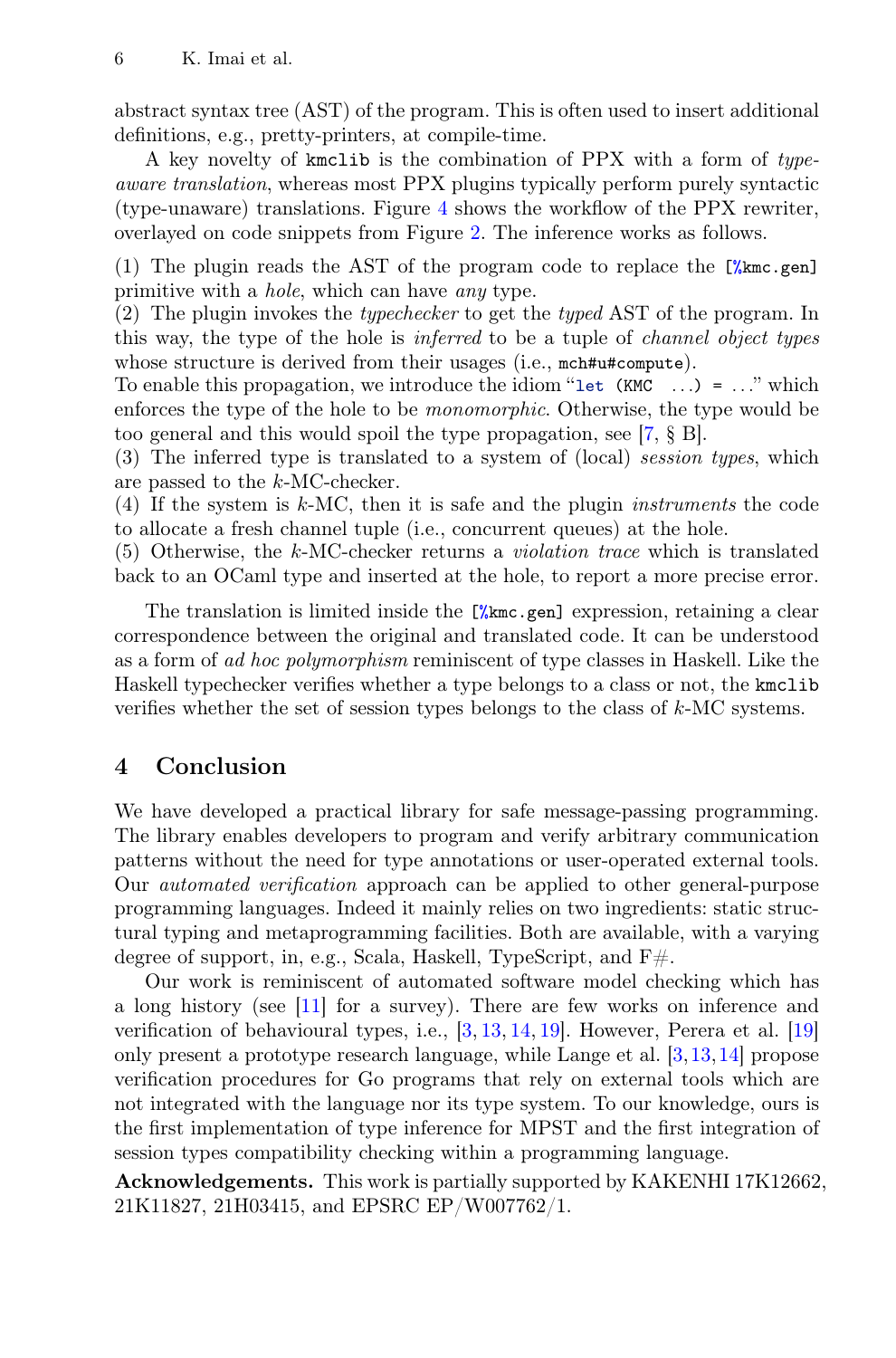## References

- <span id="page-6-8"></span>1. Brand, D., Zafiropulo, P.: On communicating finite-state machines. J. ACM 30(2), 323–342 (1983). <https://doi.org/10.1145/322374.322380>
- <span id="page-6-1"></span>2. Castro, D., Hu, R., Jongmans, S., Ng, N., Yoshida, N.: Distributed programming using role-parametric session types in Go: statically-typed endpoint apis for dynamically-instantiated communication structures. PACMPL 3(POPL), 29:1– 29:30 (2019), <https://dl.acm.org/citation.cfm?id=3290342>
- <span id="page-6-11"></span>3. Dilley, N., Lange, J.: Automated Verification of Go Programs via Bounded Model Checking. In: 36th IEEE/ACM International Conference on Automated Software Engineering, ASE 2021, Melbourne, Australia, November 15-19, 2021. pp. 1016– 1027. IEEE (2021). <https://doi.org/10.1109/ASE51524.2021.9678571>
- <span id="page-6-2"></span>4. Harvey, P., Fowler, S., Dardha, O., J. Gay, S.: Multiparty Session Types for Safe Runtime Adaptation in an Actor Language. In: Møller, A., Sridharan, M. (eds.) 35th European Conference on Object-Oriented Programming (ECOOP 2021). Leibniz International Proceedings in Informatics (LIPIcs), vol. 194, p. 30. Schloss Dagstuhl – Leibniz-Zentrum für Informatik, Dagstuhl, Germany (2021). <https://doi.org/10.4230/LIPIcs.ECOOP.2021.12>
- <span id="page-6-0"></span>5. Honda, K., Yoshida, N., Carbone, M.: Multiparty asynchronous session types. In: POPL 2008. pp. 273–284 (2008). <https://doi.org/10.1145/1328438.1328472>
- <span id="page-6-3"></span>6. Hu, R., Yoshida, N.: Hybrid session verification through endpoint API generation. In: FASE 2016. pp. 401–418 (2016). [https://doi.org/10.1007/978-3-662-49665-7\\_](https://doi.org/10.1007/978-3-662-49665-7_24) [24](https://doi.org/10.1007/978-3-662-49665-7_24)
- <span id="page-6-9"></span>7. Imai, K., Lange, J., Neykova, R.: kmclib: Automated inference and verification of session types (extended version). CoRR abs/2111.12147 (2021), [https://arxiv.](https://arxiv.org/abs/2111.12147) [org/abs/2111.12147](https://arxiv.org/abs/2111.12147)
- <span id="page-6-6"></span>8. Imai, K., Lange, J., Neykova, R.: kmclib: A communication library with static guarantee on concurrency (2022), <https://github.com/keigoi/kmclib>
- <span id="page-6-7"></span>9. Imai, K., Lange, J., Neykova, R.: Kmclib: Artifact for the TACAS 2022 paper (2022). <https://doi.org/10.5281/zenodo.5887544>
- <span id="page-6-4"></span>10. Imai, K., Neykova, R., Yoshida, N., Yuen, S.: Multiparty session programming with global protocol combinators. In: Hirschfeld, R., Pape, T. (eds.) 34th European Conference on Object-Oriented Programming, ECOOP 2020, November 15-17, 2020, Berlin, Germany (Virtual Conference). LIPIcs, vol. 166, pp. 9:1– 9:30. Schloss Dagstuhl - Leibniz-Zentrum für Informatik (2020). [https://doi.org/](https://doi.org/10.4230/LIPIcs.ECOOP.2020.9) [10.4230/LIPIcs.ECOOP.2020.9](https://doi.org/10.4230/LIPIcs.ECOOP.2020.9)
- <span id="page-6-10"></span>11. Jhala, R., Majumdar, R.: Software model checking. ACM Comput. Surv. 41(4) (Oct 2009). <https://doi.org/10.1145/1592434.1592438>
- <span id="page-6-5"></span>12. Kouzapas, D., Dardha, O., Perera, R., Gay, S.J.: Typechecking protocols with Mungo and StMungo. In: PPDP 2016. pp. 146–159 (2016). [https://doi.org/10.](https://doi.org/10.1145/2967973.2968595) [1145/2967973.2968595](https://doi.org/10.1145/2967973.2968595)
- <span id="page-6-12"></span>13. Lange, J., Ng, N., Toninho, B., Yoshida, N.: Fencing off Go: liveness and safety for channel-based programming. In: Castagna, G., Gordon, A.D. (eds.) Proceedings of the 44th ACM SIGPLAN Symposium on Principles of Programming Languages, POPL 2017, Paris, France, January 18-20, 2017. pp. 748–761. ACM (2017). [https:](https://doi.org/10.1145/3009837.3009847) [//doi.org/10.1145/3009837.3009847](https://doi.org/10.1145/3009837.3009847)
- <span id="page-6-13"></span>14. Lange, J., Ng, N., Toninho, B., Yoshida, N.: A static verification framework for message passing in Go using behavioural types. In: Chaudron, M., Crnkovic, I., Chechik, M., Harman, M. (eds.) Proceedings of the 40th International Conference on Software Engineering, ICSE 2018, Gothenburg, Sweden, May 27 - June 03, 2018. pp. 1137–1148. ACM (2018). <https://doi.org/10.1145/3180155.3180157>